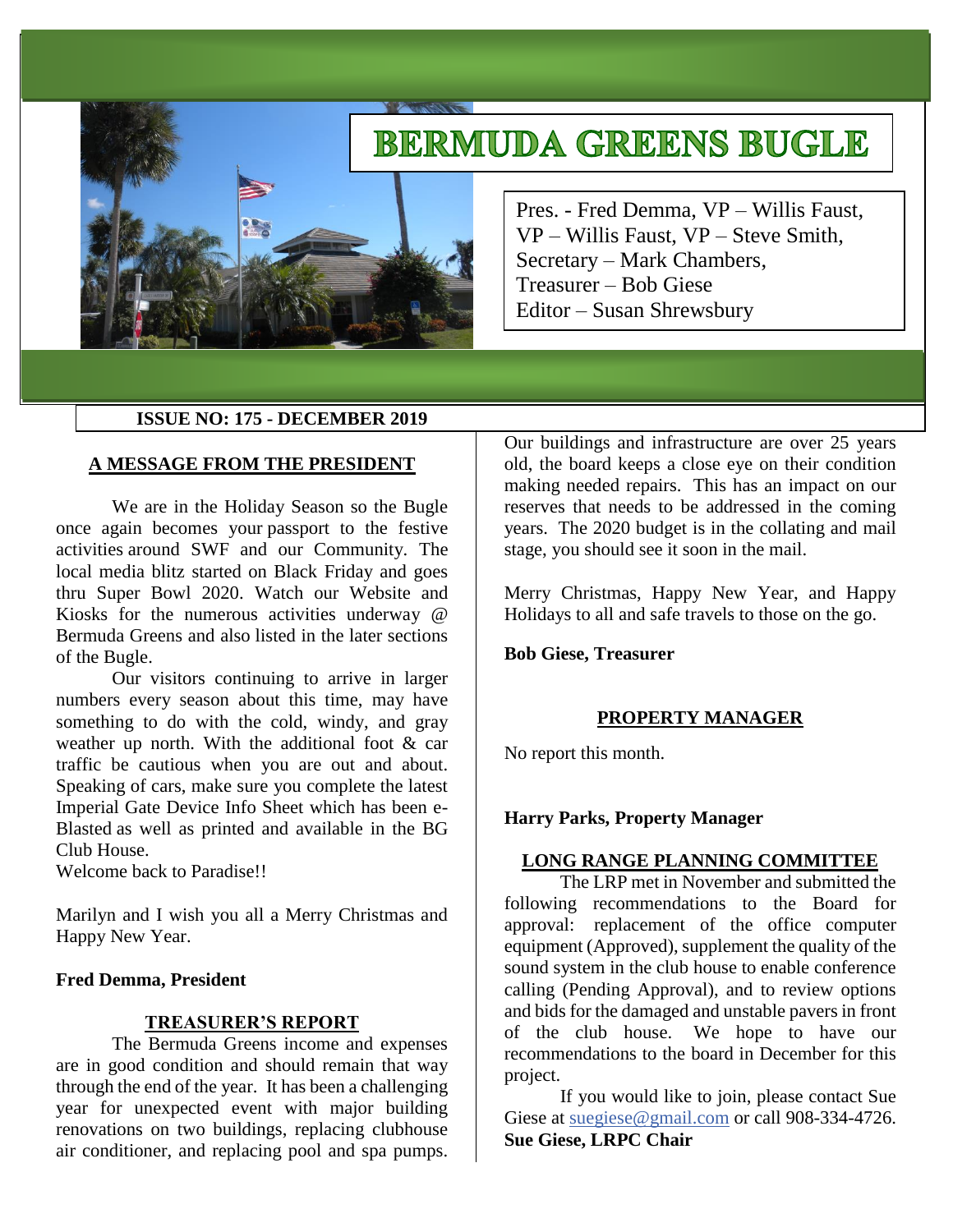# **BERMUDA GREENS WEBSITE**

#### Website: BermudaGreensNaples.com

An email blast has been sent to owners enrolled in Email Blast requesting owners update their owner information and give authorization to have away address, phone numbers and/or emails published in the online directory that will be found in the password protected Owners Section of the website. Submitting this form will also ensure that the correct email addresses will be used for email blast communications.

Anyone who missed that email can find the electronic form on the website under Forms, Owner Information Update and Directory Authorization Form. Just complete the form online and submit. You will receive a copy back for your records.

Be sure to check New Notifications on the Home Page of the website where all email blasts are posted. If you need password assistance, email Harry through the Property Management page of the website.

www.BermudaGreensNaples.com [bermudagreensnews@gmail.com.](mailto:bermudagreensnews@gmail.com)

# **Sue Giese, Jan McCloskey Web team members**

.

# **LANDSCAPE COMMITTEE**

With the holiday season upon us we would like to remind residents that Poinsettia and Norfolk Pine are not permitted plants in Bermuda Greens. If you purchase or receive one as a gift, please leave it in the pot, do not plant it in the ground around your unit. These plants become too large and will be removed.

Mulching will be done in Dec. The color of the mulch will again be brown.

Please refrain from purchasing any other color mulch for the area around your unit.

Wishing all safe, healthy and happy holidays.

# **Emi Lydem & Steve Smith, Chairs Landscape Committee**

#### **BOCCE**

Our much anticipated bocce season is fast approaching. You can sign up on line or give one of us on the bocce committee a call and we will include you. You must be signed up by January 3rd which is our draft day. You can sign up as a single or two people together. Play begins January 6th. The charge is \$30.00 per full time player and/or subs. Guests coming to the end of season banquet will be charged \$15.00 for the dinner. The banquet is tentatively set for April 2nd. We have a very good response already and are hoping for more of you to join us. If you cannot commit to a full season, we would like you to consider playing as a sub.

Participation in the Bocce League is a wonderful way to get to know your neighbors. Please consider being a part of the Bermuda Greens Bocce League this season.

**Linda, Bocce Steering Committee Bob Giese Joe Devita Fred Demma Willis Faust**

#### **SOCIAL COMMITTEE NEWS**

The season is off with some great events that have been well attended. Those include the ice cream social honoring our veterans and the bocce challenge week. Congratulations to the winning team: Bob, Sue Giese, Emi and Dave Lydem. The harvest potluck dinner was attended by 40 people. The food was delicious and Eileen Holcomb provided some beautiful centerpieces. The 50/50 winners were Joleen and Ted Hochrein, former residents that would love to move back to our community.

 December 7 will be a Christmas breakfast. The food will be a continental breakfast plus which will include Bloody Marys and Mimosas. The doors open at 9:15 with food served at 9:30.

 There are many events planned for the new year beginning with a Welcome Back Pizza Party on January 17. Please put these events on your calendar and invite your neighbors.

**Social Committee Chairs, Tommie and Marilyn co- chairs**